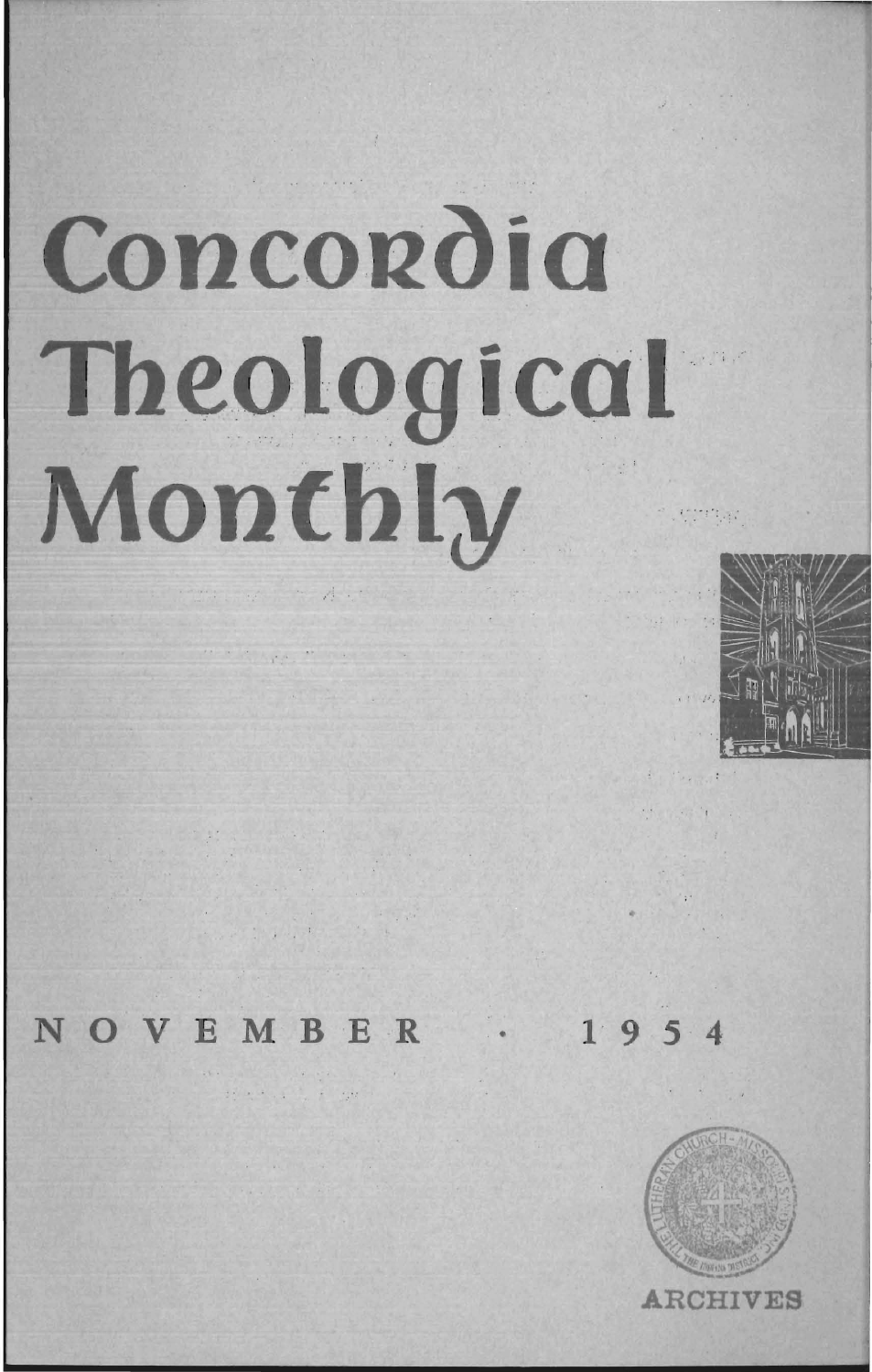# The German Hymn **In** English Translation

### By WALTER G. TILLMANNS

ED. NOTE: The writer of rhis article is professor in rhe Department of Modern Languages at Wartburg College, Waverly, Iowa. In rhis study he had rhe assistance of rhe following members of a class in Early New High German Literature: Frank Benz, Henry Borgardt, Emmett Busch, Paul Hanselmann, Marvin Hartmann, Fred Hueners, John Kuper, Reuben Schaidt, Kenneth Truckenbrod, and Wilbert Winkler.

THE German hymn is one of the most precious treasures of the Lutheran Church. Ever since 1523, when Martin Luther and his co-workers began to write "German Psalms" for the congregation, the hymn and spiritual song has taken its place in the congregational life; next to the preaching of the Word and the teaching of the Catechism, there is nothing so dear to the Lutheran as the rich heritage of the "singing church."

With the exception of German hymns written before the Reformation and a few hundred by Reformed and Roman Catholic authors since then, almost all of the 100,000 or more German hymns and spiritual songs were written by Lutherans. Most of these hymns are forgotten today, but about five per cent, or roughly 5,000, have survived the centuries and are still sung today, although many of them are not known generally. Of this number about ten per cent, or a little more than 500, have been translated into the English language.

A study was made of eleven Lutheran and six non-Lutheran American hymnals \* in order to ascertain the number of German to the total number of hymns, the most widely used German hymns,

<sup>..</sup> *The Lutheran Hymnal* (Syn. Cont); *The Ev. Luth. Hymn-Book"* (Mo. Synod); *The American Lutheran Hymnal* (A. L. C.); *The Wartburg Hymnal* \* (Iowa Synod); *The Ev. Luth. Hymnal"* (Ohio Synod); *The Common Service Book* (U.L.C.A.); *The Book of Worship* \* (Gen. Council); *The Lutheran* Hymnary (E. L. C.); The Hymnal for Church and Home (Danish Synods); *The Concordia Hymnal* (Free Church); *The Hymnal* (Aug.); and the following non-Lutheran hymnals: Protestant Episcopal; Presbyterians in the U. S. A.; Methodist; Baptist *(The Service Hymnal);* Evangelical-Reformed; and Evangelical-United Brethren. - Hymnals with asterisks are no longer in common use.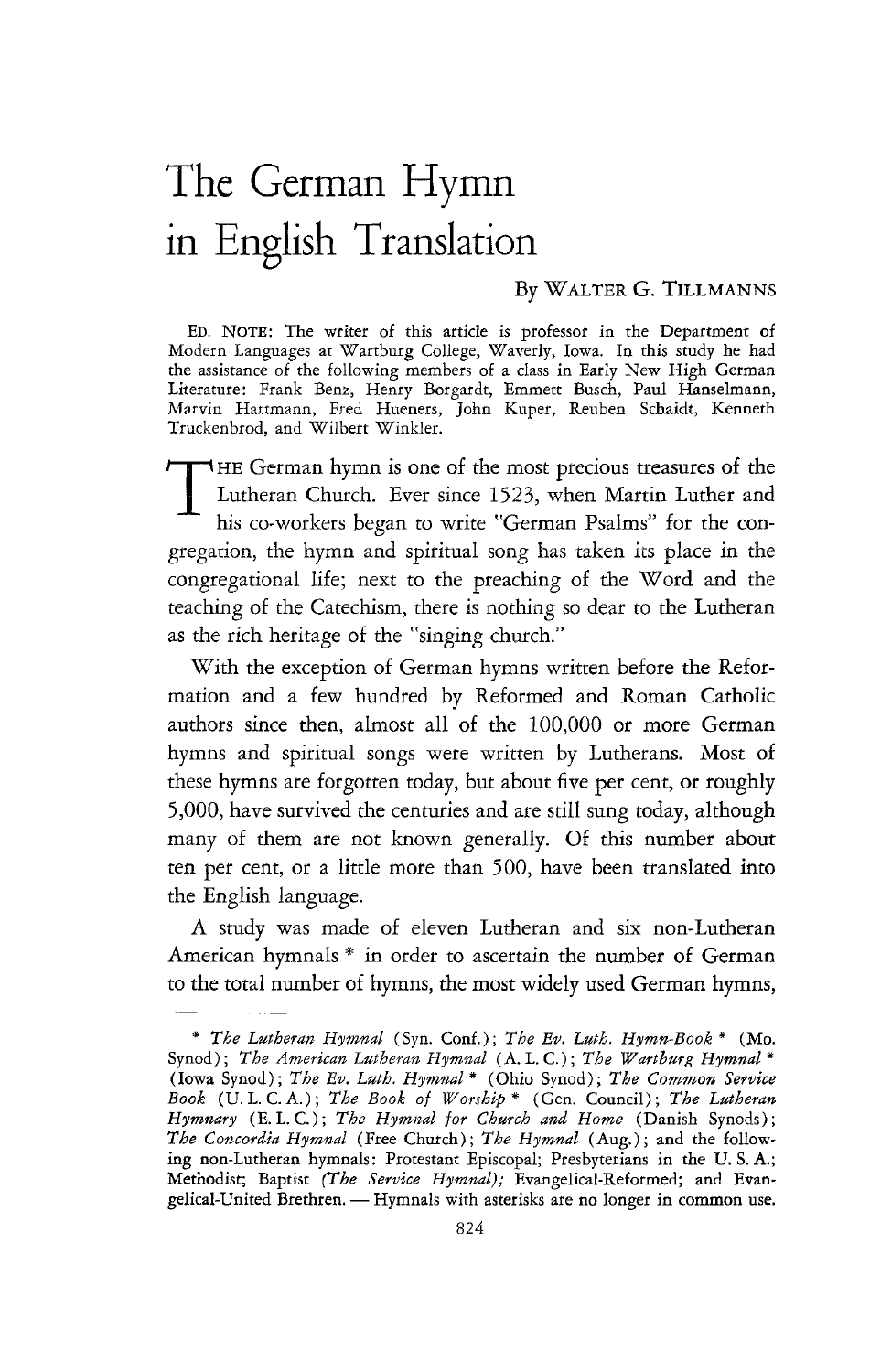hymns translated in these books, the percentage of German hymns and pertinent facts about the German hymn writers who are represented in American hymnals.

# I. NUMBER OF GERMAN HYMNS AND PERCENTAGE OF THE TOTAL NUMBER IN EACH HYMNAL

*The Lutheran Hymnal* (Syn. Conf.) contains the largest number of German hymns and spiritual songs (250). However, percentagewise, the old hymnals of the former Iowa Synod and Ohio Synod show a slightly larger emphasis on German hymns  $(43\%$  and 39% to 38% in the Syn. Conf. hymnal). Surprisingly the *E.L.C. Hymnary* has a larger representation of German hymns (33%) than the *A.* L. C. *Hymnal. The Common Service Book,* with only 113 German hymns (20%), is close to the bottom, with only three Scandinavian hymnals trailing close behind. But since these three Scandinavian hymnals have a larger share of the Scandinavian heritage of hymnody than *The Common Service Book,* the U. L. C. A. hymnal presents the least number of Lutheran hymns in its hymnal. *The Book of War ship* of the old General Council has not been included in this tabulation, because it antedates the other Lutheran hymnals by many decades, and German hymn translations were not common at the time of its publication. The six non-Lutheran hymnals have only a total of 181 hymns of German origin or about 5 % of their hymns. In all 480 German hymns are found in the seventeen hymnals.

TABLE I: *Number of German Hymns and Percentage of the Total Number of Hymns Found in Each Hymnal* 

|                                                           |  | 38%    |
|-----------------------------------------------------------|--|--------|
|                                                           |  | 33%    |
| American Luth. Hymnal _______ A.L.C. _________ 204        |  | 31%    |
| Evang. Luth. Hymnal __________ Ohio Synod * _ 199         |  | 39%    |
| Evang. Luth. Hymn-Book _____ Mo. Synod * ___ 191          |  | 34%    |
| <i>Wartburg Hymnal</i> _____________ Iowa Synod $*$ _ 163 |  | 43%    |
| Common Service Book ________ U.L.C.A. _____ 113           |  | 20%    |
|                                                           |  | 16%    |
| Concordia Hymnal ______________ Free Church ___ 83        |  | 19%    |
| Hymnal f. Church and Home Danish Synods 78                |  | $17\%$ |
| Six Non-Lutheran Hymnals, Total  181 ca. 5%               |  |        |

\* No longer in common use.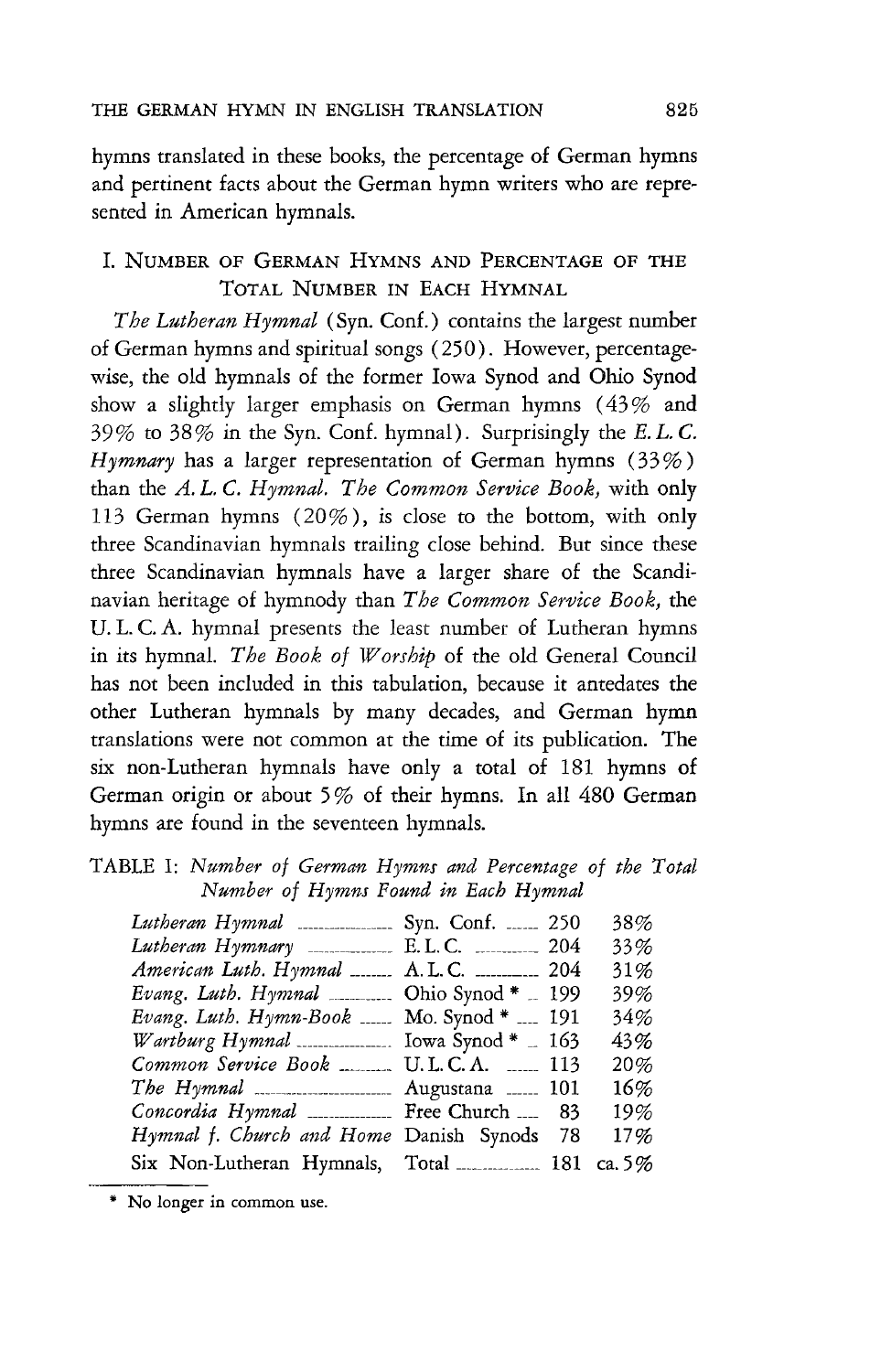## **II.** THE MOST WIDELY TRANSLATED AND PUBLISHED GERMAN HYMNS

Many German hymns have been translated several times. Thus we find a great variety of translations of the same hymns, which often makes it difficult to ascertain the original German first line. Luther's "A Mighty Fortress," e.g., has been translated at least twenty-seven times, often quite freely. Problems arising from these divergences in translation are many. Often the meaning of the original is changed, the intention of the author is ignored, and it is practically impossible to find an authoritative version of the better known hymns which could be memorized and sung by Lutherans without the help of a hymnbook. As a matter of fact, very few German hymns lend themselves for memorization in the English language. This is a serious drawback, since a thorough knowledge of the best hymns of our faith has served as a strong bulwark in the centuries gone by in times of stress and need. Apart from a few wcll-knovm hymns, like "Beautiful Savior," and spiritual songs, like "Silent Night," very few hymns are part of the Lutheran life in America. None of Luther's hymns, none of Gerhardt's hymns, none of the hymns of the other great hymn writers of Germany, has become part and parcel of our Lutheran life. The so-called Cradle Hymn, "Away in the Manger," is definitely not by Luther.

Apart from the above-mentioned multiplicity of translations, the freedom which authors have taken with the original is another matter of concern to those who are interested in preserving the purity of doctrine as expressed in those hymns. A very interesting study could be made of the many "heroic," even outright boastful translations of "A Mighty Fortress." \* There are other drawbacks. Whereas inspired poets have sinned against the original emphasis of the German hymn writer, well-intentioned but poorly prepared translators have sinned against the King's English. An intelligent reading of German hymns in English (without the benefit of notes) will bring to the reader the painful realization that many of these translations are not written in good English. There are, of course, a number of exceptions. But most of the translations which were made during the First World War or during the years of rapid

<sup>..</sup> See the article by the author in the *Lutheran Quarterly,* Feb. 1954. "Nor any thanks have for it."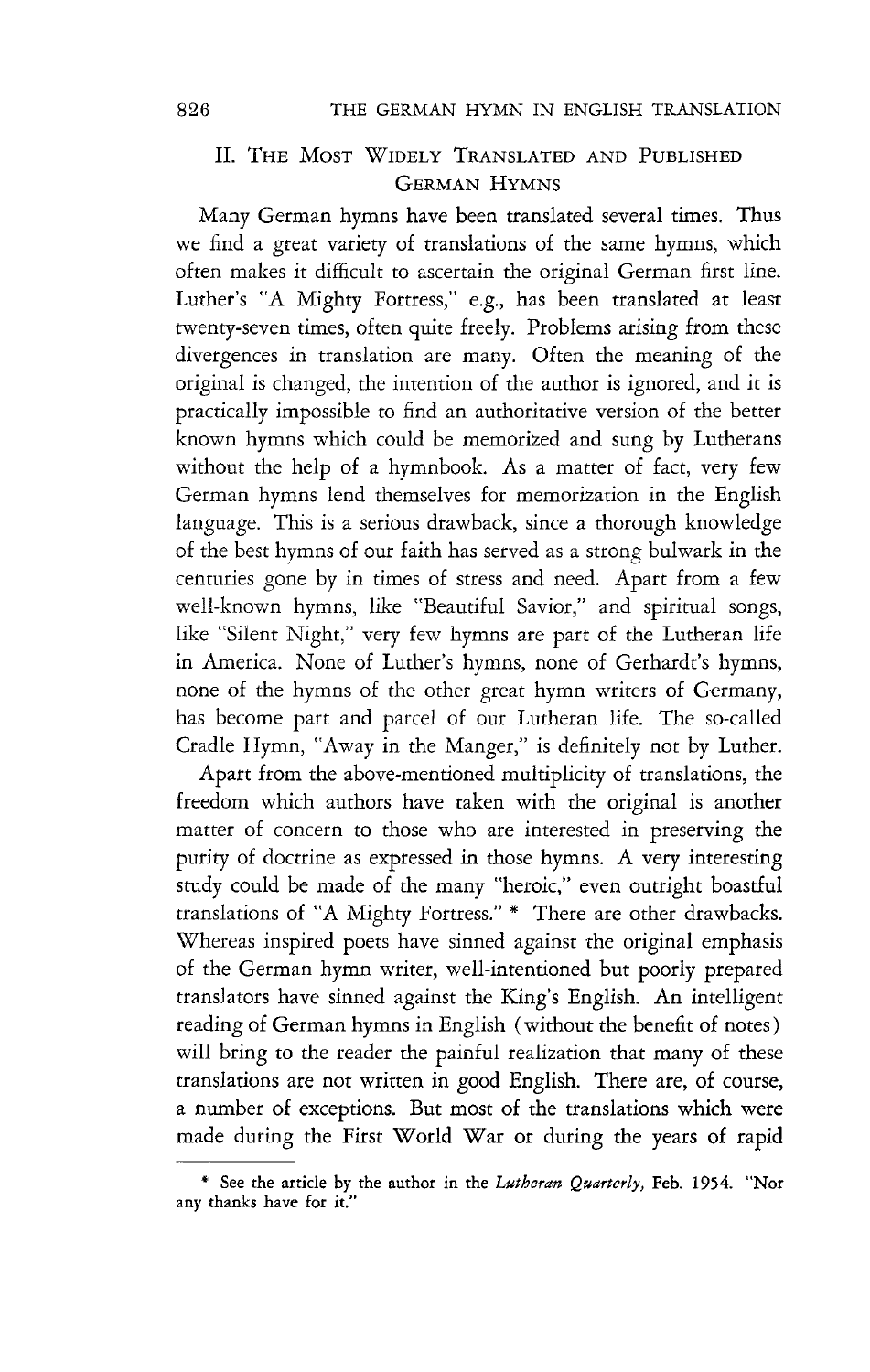transition from the German to the English language were written under pressure. There is a crying need for retranslating these hundreds of hymns, which are so beautiful and so familiar in German, but which cannot become American until they have been given us in good American idiom. Another wholly unnecessary drawback is this: In some Scandinavian hymnals practically all German hymns have come to us by way of a Scandinavian language. Whoever is familiar with the devious ways of secondhand translations can fathom the dangers which are inherent in this questionable practice of some of our hymnal editors.

In spite of all this the number of German hymns in our hymnals and the frequency of their publication are a fine tribute to the pioneer translators who with consecrated effort tried to preserve for the Lutheran Church the heritage of the Fathers. This, of course, points the way to the responsibility of those who are Americanborn, have been brought up in an English-speaking church, and have enjoyed a better American education than their elders, to try their hand in making this treasury truly American before it disappears from our hymnbooks. The trend, as exemplified in *The Common Service Book,* and as anticipated in the new intersynodical venture to be published under the auspices of several National Lutheran Council Churches, is toward the exclusion of many, perhaps most, of these "heavy, un-American" translations. This means, of course, that the Lutheran hymnbook of the future will be made up largely of non-Lutheran hymns, which in itself is not necessarily a dangerous procedure. And yet it means the loss of some of the finest gems which we have in our church, a treasure which has meant so much to our fathers in times of trial and spiritual indifference.

The following table will show which German hymns are at present the most popular hymns in American hymnbooks.

TABLE II: *The Most Widely Published German Hymns in English Translation* 

No. of **Occurrences** 

18 A mighty Fortress - Ein' feste Burg (Luther)\*

Now thank we all our God-Nun danket aIle Gott (Rinckart)

<sup>\*</sup> Of some of the better-known hymns two versions are printed in some hymnals.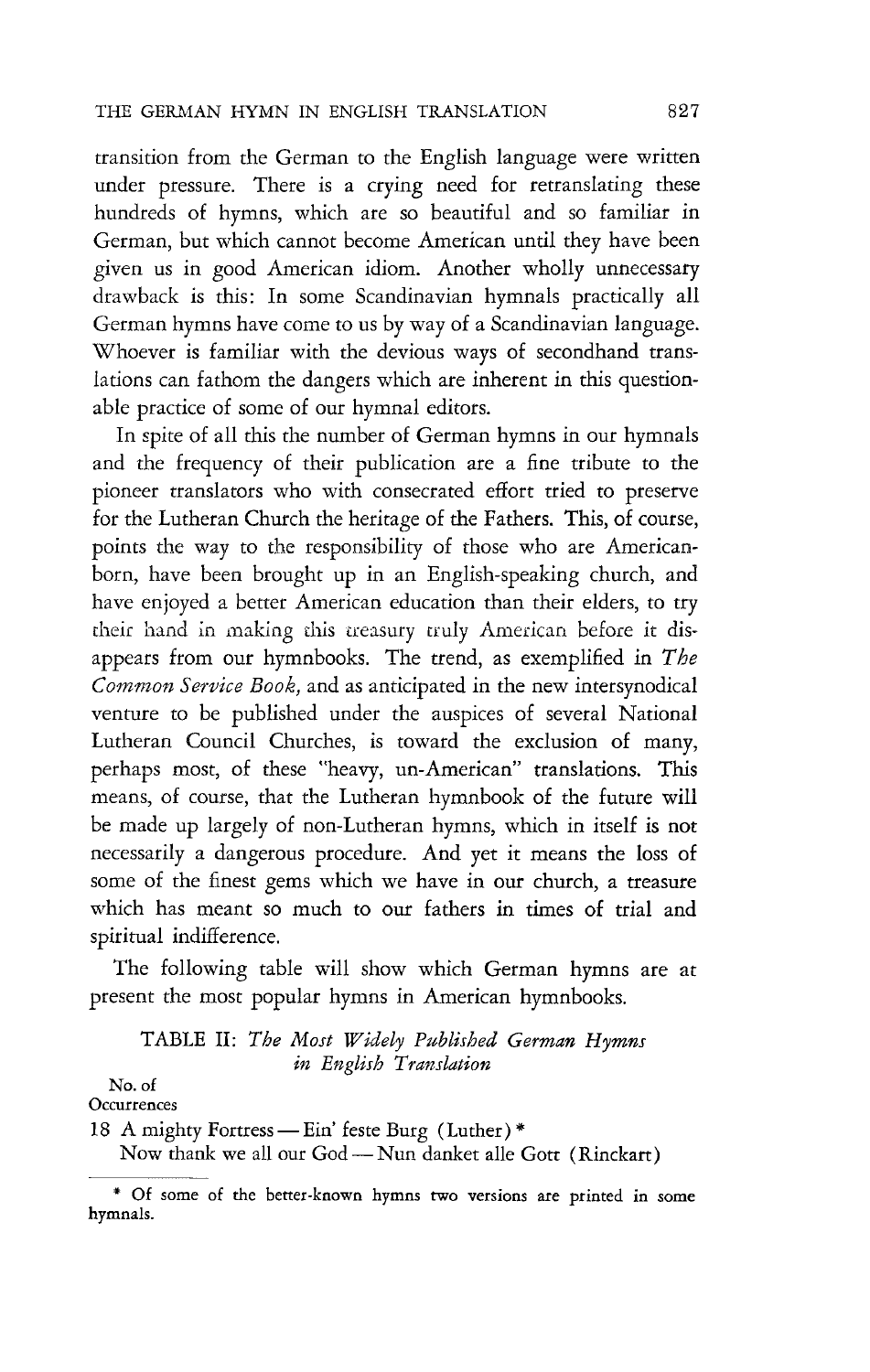- 15 All my heart this night rejoices Fröhlich soll mein Herze springen (Gerhardt) Praise to the Lord - Lobe den Herren (Neander)
- 14 From heav'n above Vom Himmel hoch (Luther) Silent night-Stille Nacht (Mohr) Come, Thou bright and morning Star - Morgenglanz der Ewigkeit (Rosenroth )
- 13 If thou but suffer God to guide thee Wer nur den lieben Gott (Neumark) Wake, awake, for night is flying  $-W$ achet auf, ruft (Nicolai)

My Jesus, as Thou wilt-Mein Jesus, wie du willst (Schmolck) Jesus, Thy blood and righteousness - Christi Blut (Zinzendorf)

- 12 Jesus, lead Thou on Jesu, geh voran (Zinzendorf) Beautiful Savior - Schönster Herr Jesu (anon.) Blessed Jesus, at Thy Word-Liebster Jesu, wir sind hier (Clausnitzer)
	- Soul, adorn thyself with gladness Schmücke dich, o liebe Seele (also: Deck thyself . .. ) (Joh. Franck)
	- Commit thou all thy griefs Befiehl du deine Wege (Gerhardt)
	- O dearest Jesus, what law hast Thou broken Herzliebster Jesu (Heermann)
	- Jesus sinners doth receive Jesus nimmt die Sünder an *(Neu*meister)
	- How lovely shines the Morning Star Wie schön leuchtet (Nicolai)

Lift up your heads - Macht hoch die Tür (Weissel)

- 11 All glory be to God on high Allein Gott in der Höh' sei Ehr' (Decius)
	- Jesus, priceless Treasure Jesu, meine Freude (Joh. Franck)
	- O Lord, how shall I meet Thee Wie soll ich dich empfangen (Gerhardt)

(also: Oh, how shall I receive Thee)

- If God Himself be for me Ist Gott für mich, so trete (Gerhardt)
- Rejoice all ye believers Ermuntert euch, ihr Frommen (Laurentii)

O happy home, where Thou art loved  $-$  O selig Haus (Spitta) Abide, o dearest Jesus — Ach bleib' mit deiner Gnade (Stegmann) Let me be Thine forever - Lass mich dein . . . bleiben (Selnecker)

- 10 Now rest beneath night's shadow-Nun ruhen alle Wälder (Gerhardt)
	- O Christ, our true and only Light O Jesu Christe, wahres Licht (Heermann)
	- From depths of woe I cry to Thee  $-$  Aus tiefer Not (Luther) (also: Out of the depths  $\ldots$ )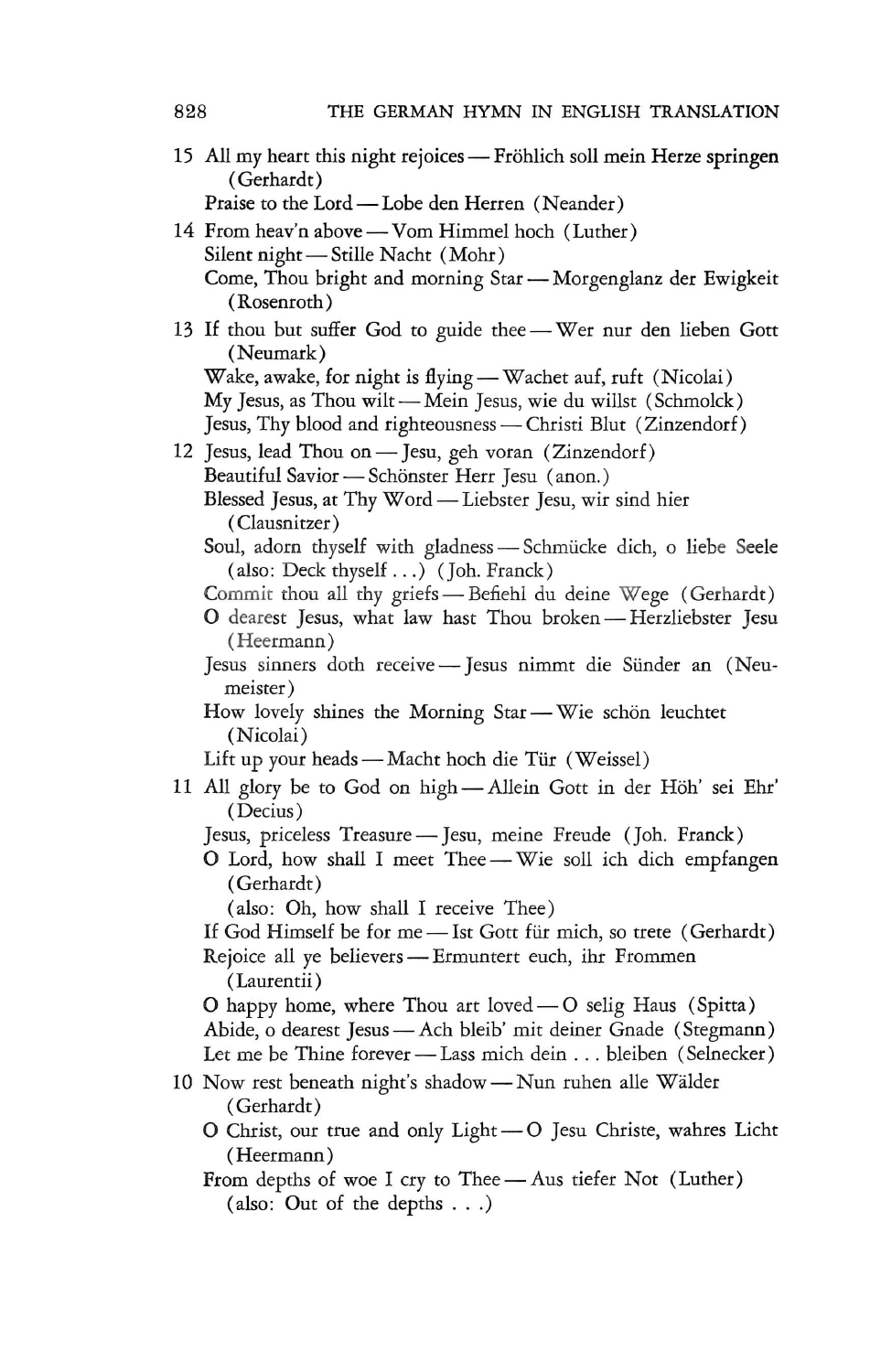#### THE GERMAN HYMN IN ENGLISH TRANSLATION

- Lord, keep us steadfast Erhalt uns, Herr, bei deinem Wort (Luther)
- Baptized into Thy name Ich bin getauft (Rambach)
- Arise, ye sons of the Kingdom Auf, auf, ihr Reichsgenossen (Rist)
- Now I have found the firm foundation Ich habe nun den Grund (Rothe)
- Thee will I love, my Strength  $-$  Ich will dich lieben (Scheffler)
- O Holy Spirit, enter in O Heil'ger Geist, kehr' bei uns ein (Schirmer)
- What our Father does is well- Was Gott tut, das ist wohlgetan (Schmolck)
- Welcome, Thou Victor Wilkommen, Held im Streite (Schmolck) God calling yet - Gott rufet noch (Tersteegen)

Lord Jesus Christ, be present now - Herr Jesu Christ (Wilhelm II)

A study of this table gives some interesting sidelights. There are, first of all, the hymns which we expect to be there. But then there are a number of other hymns high on this list of which no one suspected that they had found entrance into so many hymnals. Finally, a number of hymns which one would consider very popular show up near the bottom of the list or are not listed at all among those which found a place in at least ten hymnals (or in ten versions). The table also shows which hymns Lutheran editors usually consider best fitted for their hymnals. A more detailed study also would show which hymns and hymn writers are looked upon with disfavor by certain editors.

#### III. REPRESENTATION OF GERMAN HYMN WRITERS

Only comparatively few German hymn writers had three or more of their hymns translated into English (28 of 194). Paul Gerhardt leads the list in point of number  $(35)$ , although his percentage in comparison with the total number of hymns which he wrote is much lower than Luther's, of whose hymns 33 have been translated in the hymnals (33 out of 36 for Luther, as compared with 35 out of 130 for Gerhardt). Thus Luther heads the tabulation with 92% of his hymns in the hymnals under investigation.\* The same must be kept in mind when looking at the other best-

<sup>\*</sup> All 36 of Luther's hymns have been translated into English, and the translations are available in one or two books dealing with Luther's hymns, but the Lutheran hymnals contain only 33 of them.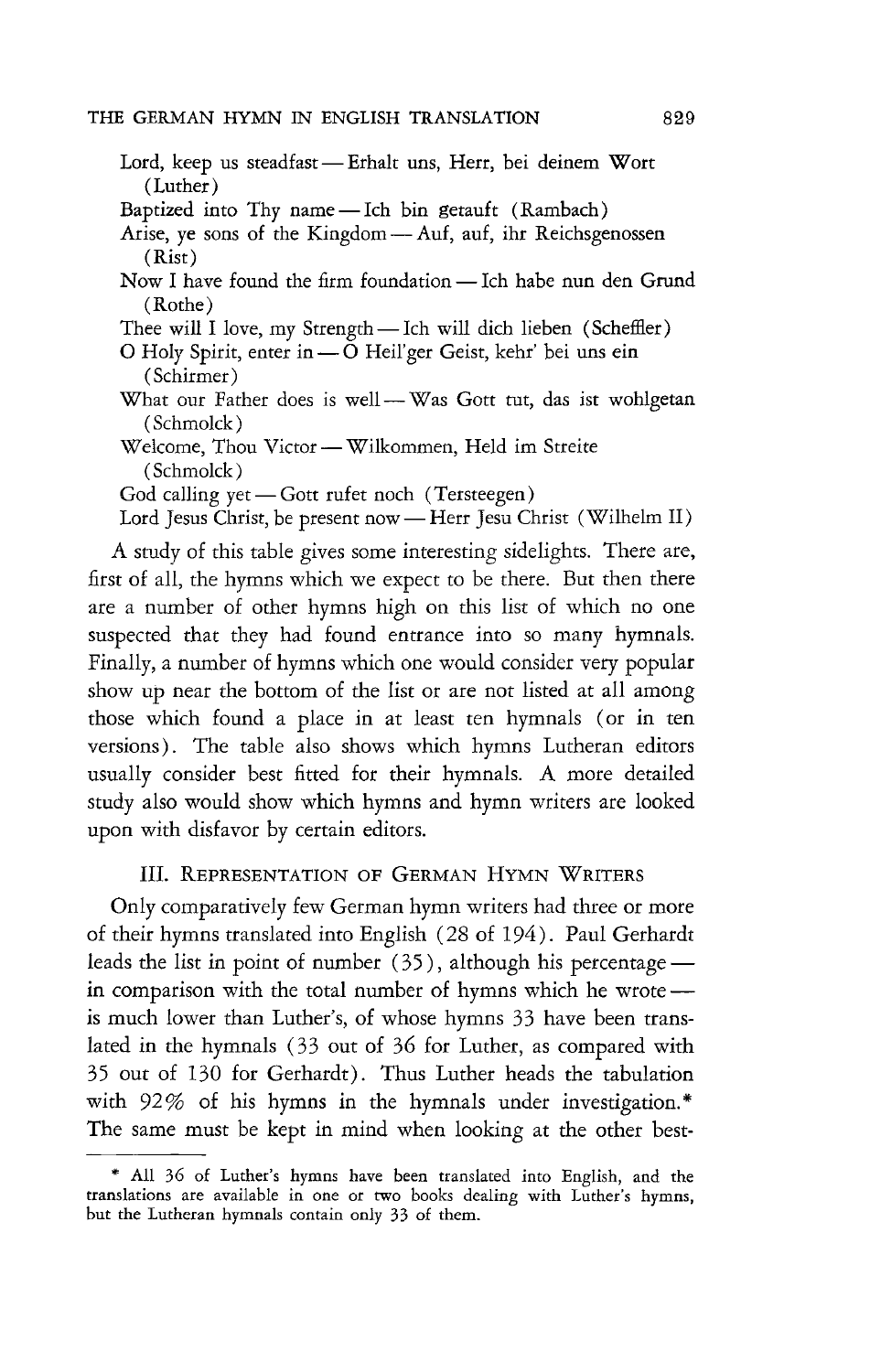represented hymn writers: Zinzendorf wrote more than 900 hymns, but only 8 of his hymns survive in our American hymnals. Some others have written as many as two thousand and more hymns, but only a very small fraction of one per cent of their total output is still being found in present-day hymnals, both German and American. A study of this relationship of total production and survival of hymns will give a true indication of the greatness of a hymn writer. For the present, however, we must be satisfied with the tabulation of the most frequently published German hymnists.

|                 | TABLE III: Representation of German Hymn Writers |  |  |
|-----------------|--------------------------------------------------|--|--|
| Number of hymns |                                                  |  |  |
|                 |                                                  |  |  |

in American hymnals

| 35                                                | Paul Gerhardt                              |                      |
|---------------------------------------------------|--------------------------------------------|----------------------|
| 33                                                | Martin Luther                              |                      |
| 15                                                | Benjamin Schmolck                          |                      |
| 12                                                | Johann Heermann                            |                      |
|                                                   | Carl Joh. Philipp Spitta                   |                      |
| 9                                                 | Johann Rist                                |                      |
| 8                                                 | Johann Olearius                            |                      |
|                                                   | Johannes Scheffler (Angelus Silesius)      |                      |
|                                                   | Nikolaus Ludw. Count v. Zinzendorf         |                      |
| 7                                                 | Johannes Franck                            |                      |
|                                                   | Nicolaus Selnecker                         |                      |
|                                                   | Gerhard Tersteegen                         |                      |
| 5                                                 | Paul Eber                                  |                      |
|                                                   | Nicolaus Herman                            |                      |
|                                                   | Joachim Neander                            |                      |
| 4                                                 | Christian Gottlieb Barth                   |                      |
|                                                   | David Denike                               |                      |
|                                                   | Salomo Franck                              |                      |
|                                                   | Philipp Friedrich Hiller                   |                      |
|                                                   | Caspar Neumann                             |                      |
|                                                   | Johann Jacob Rambach                       |                      |
| 3                                                 | Ernst Moritz Arndt                         |                      |
|                                                   | Martin Behm                                |                      |
|                                                   | Ludwig Andreas Gotter                      |                      |
|                                                   | Ludwig Helmbold                            |                      |
|                                                   | Balthasar Münter                           |                      |
|                                                   | Erdmann Neumeister                         |                      |
|                                                   | Bartholomäus Ringwald                      |                      |
|                                                   | Total represented with three or more hymns | 28.                  |
|                                                   | Total represented with one or two hymns    | 166                  |
| $\mathbf{r}$ . The set of the set of $\mathbf{r}$ |                                            | $\sim$ $\sim$ $\sim$ |

|  |  | Total of all hymn writers represented | 194 |
|--|--|---------------------------------------|-----|
|  |  |                                       |     |

830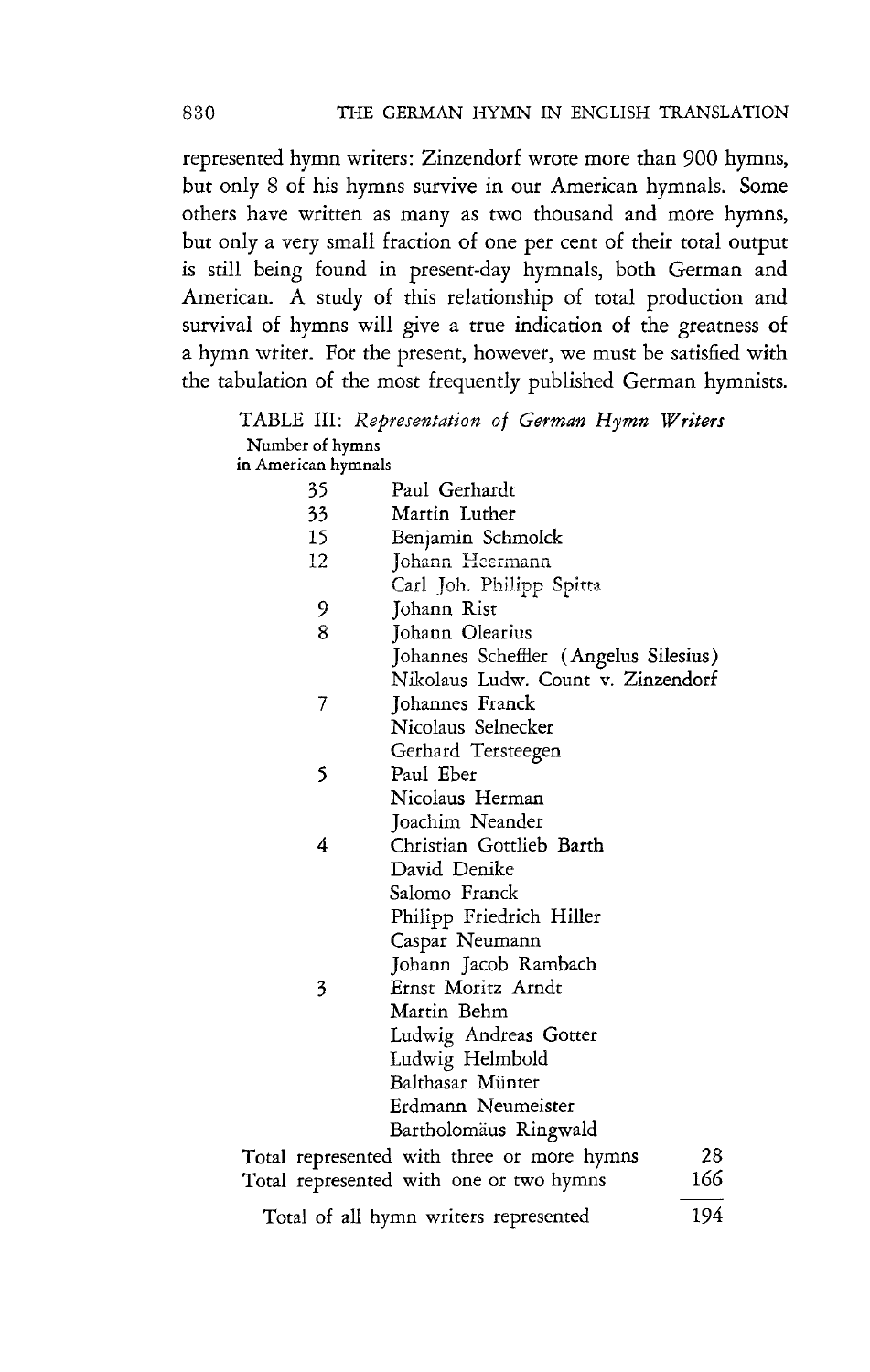A comparison with table II shows that some of the most popular hymns were written by writers who are represented with only one or two hymns, e.g., Rinckart's *"Nun danket aUe Gott."* Of one very widely used German hymn ("Beautiful Savior") we do not even know the author. Thus the third table does not necessarily indicate that the other writers are inferior to those contained in the table. It does show, however, which hymn writers are the favorites with Lutheran editors and/or whose hymns have come down to us in the largest number.

#### IV. DATE OF BIRTH OF THE HYMN WRITERS

Only  $6\%$  of the writers whose hymns are found in our hymnals belonged to the generation of Martin Luther. A total of 18% were born during the century of the Reformation, about 9% during Luther's adult years until shortly after his death and about 9% during the turbulent half-century following the Reformer's death. Almost half of the writers  $(43\%)$  were born during the century of the Thirty Years' War, 24% were contemporaries of Paul Gerhardt, and 19% were born in the second half of the century. The eighteenth century is represented by 20% of all hymn writers, but those born after  $1800$  make up only  $5\%$ . Very few writers born after 1850 are represented in the Lutheran hymnals of America.

The significant fact of this table is that the large majority of our hymns were written within 150 years of the Reformation and that hymn writing at the present is at a low ebb. (There are many hymns being written in Germany. But are they acceptable to our hymnbook editors?)

| TABLE IV: Date of Birth of German Hymn Writers |     |           |
|------------------------------------------------|-----|-----------|
| Born Before 1500                               | 12  | (6%)      |
| 1500-1549                                      | 17  | $9\%)$    |
| 1550-1599                                      | 18  | 9%)       |
| 1600—1649                                      | 46  | (24%)     |
| 1650-1699                                      | 37  | $(19\%)$  |
| 1700-1749                                      | 19  | $(10\%)$  |
| 1750-1799                                      | 19  | $10\%$ )  |
| 1800-1849                                      | 10  | $5\%$ )   |
| Birthdate unknown                              | 16  | 8%)       |
|                                                |     |           |
| Total                                          | 194 | $(100\%)$ |
|                                                |     |           |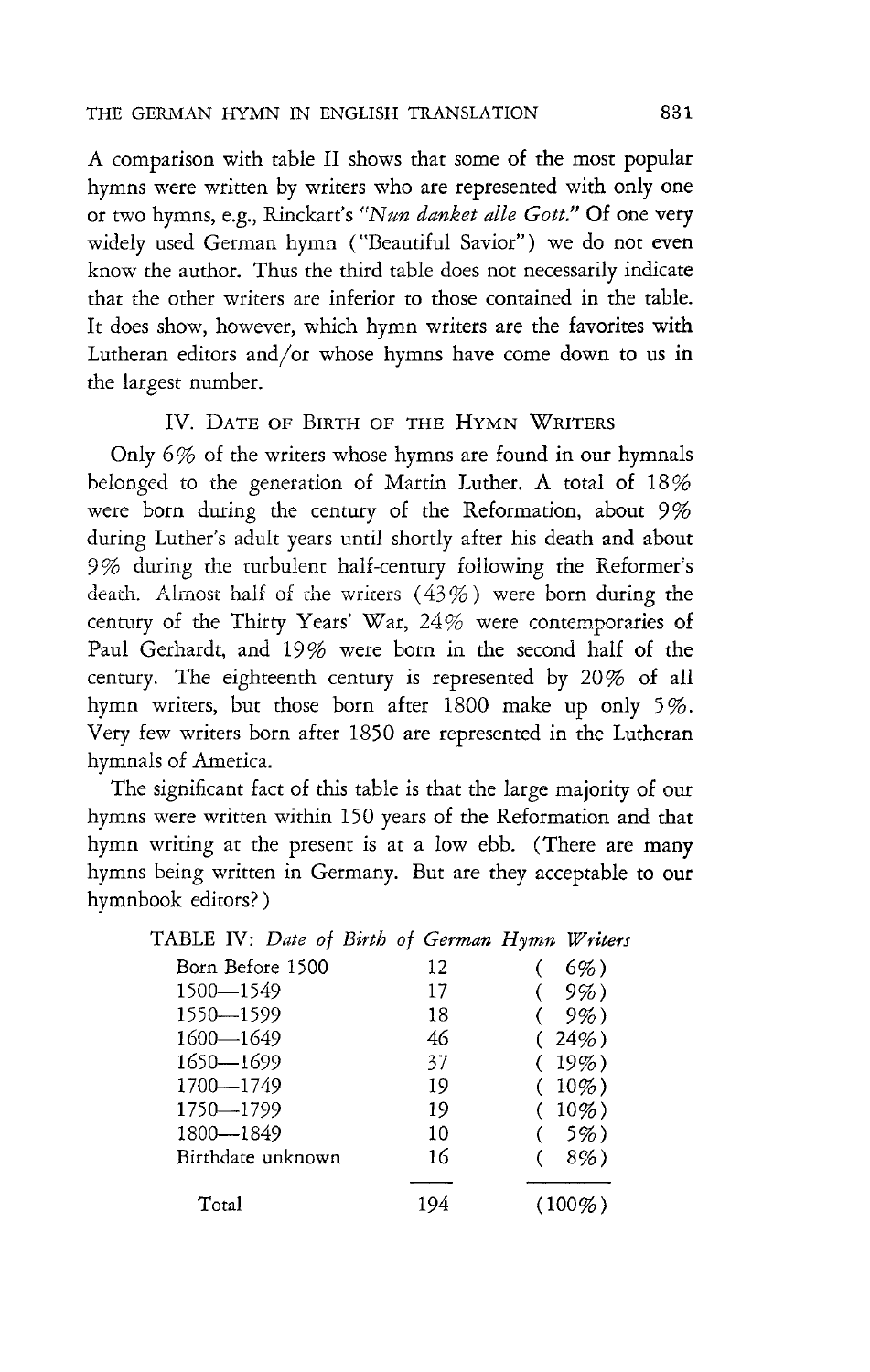#### v. BIRTHPLACE OF THE HYMN WRITERS

Two thirds of the writers whose birthplace is known to us were born in places which are now behind the iron curtain. The largest single group is Silesian  $(16\%)$ . Silesia today is under Polish administration. The writers whose birthplace is in the "Lutherlands" (Thuringia, Saxony, Saxony-Anhalt) number 66, or 35 % of the total. The "Lutherlands" today are in the Soviet zone of Germany. In Free Germany and Free Europe the representation of the birthplaces is scattered. The largest groups in these sections are the Swabians (6%) and the Bavarians (6%), followed by Hessians  $(5\%)$ , Rhinelanders  $(2\%)$ , Lower Saxons (3%), and others. Only 26% of the writers were born within the territory of the present-day Federal Republic of Germany. If this tabulation is an indication of the dangers surrounding the Lutheran Church in the homeland of the Reformation, it would show that 20% or more of the strength of the Lutheran Church in Germany has been wiped off the map ("The Lost Territories"), that  $40\%$  of the productivity of the Church is hampered by an anti-Christian government within Germany (the Soviet Zone), and that only one third of the territory which has produced German hymn writers is comparatively free at the present time. Of course, such deductions can be carried too far, but the table is indicative of the relative strength of our church in history.

#### TABLE V: *Birthplace of the Hymn Writers*

1. Behind the Iron Curtain

|    | A. The Lost Territories (East of Oder-Neisse) |    |          |
|----|-----------------------------------------------|----|----------|
|    | Silesia                                       | 29 | $16\%$   |
|    | Pomerania                                     | 2  | $1\%$ )  |
|    | East Prussia                                  | 4  | $2\%$ )  |
|    | Orhers                                        | 2  | $1\%$ )  |
| В. | Soviet Zone                                   |    |          |
|    | Thuringia                                     | 27 | $15\%$ ) |
|    | Saxony State                                  | 20 | $10\%$ ) |
|    | Saxony-Anhalt                                 | 20 | $10\%$ ) |
|    | Brandenburg                                   | 6  | 3%)      |
|    | Mecklenburg                                   | 1  |          |
|    | C. Other Iron Curtain Lands                   |    |          |
|    | Bohemia                                       | 6  | $3\%$    |
|    | Austria, Hungary                              | 2  | $1\%$ )  |
|    | Total Behind Iron Cur. 119                    |    | $62\%$   |